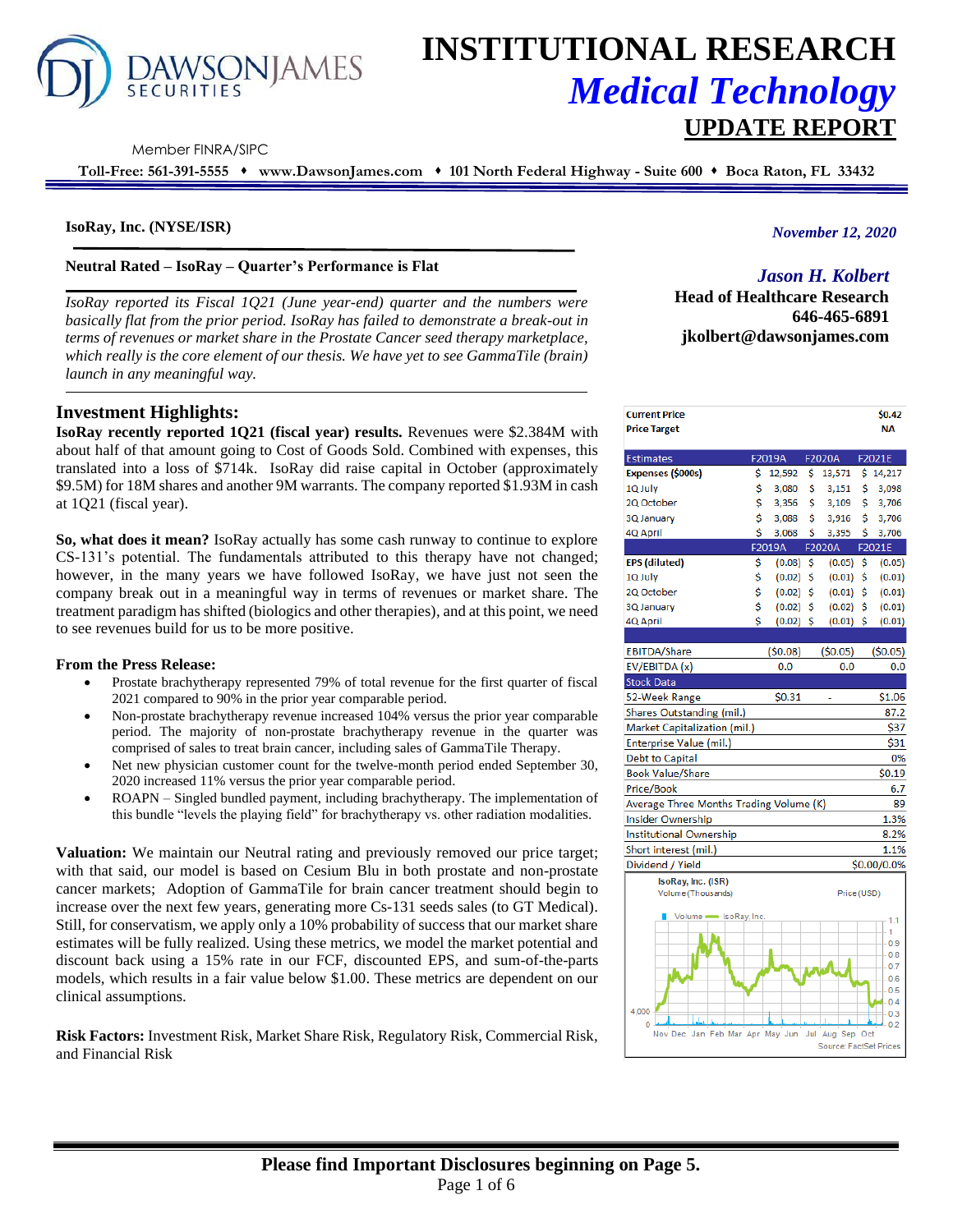

## **VALUATION**

We see IsoRay as an established company that has an approved product that is being commercialized. Revenue today is small at just \$10M annually and has struggled to grow at any significant rate. We have been "liberal" with a 15% risk rate. Typically for early stage companies with no approved products which possess a lot of clinical risks, we use a 30% risk rate, and for established companies with more predictable revenues and typically cash flow positive, we apply a 10% risk rate. We model the company's revenues (and expenses) out to 2030. We consider the need to raise capital, and as such, we use a future projected share count. We then apply these metrics to our free cash flow to the firm (FCFF), discounted earnings (dEPS) and the sum of the parts (SOP) model, which are equal weighted, averaged and rounded to the nearest whole number. The current valuation suggests a fair value (*price target*) below \$1.00. As such, we are Neutral rated.

## **Exhibit 2. FCFF Model**

|                                         | Average \$              | 0.5         |                          |         |                          |          |                          |                          |                          |                          |                          |        |        |                          |                          |
|-----------------------------------------|-------------------------|-------------|--------------------------|---------|--------------------------|----------|--------------------------|--------------------------|--------------------------|--------------------------|--------------------------|--------|--------|--------------------------|--------------------------|
|                                         | Price Target \$<br>Year | 0.5<br>2020 |                          |         |                          |          |                          |                          |                          |                          |                          |        |        |                          |                          |
| DCF Valuation Using FCF (mln):          |                         |             |                          |         |                          |          |                          |                          |                          |                          |                          |        |        |                          |                          |
| units ('000)                            |                         |             | 2018A                    | 2019E   | 2020E                    | 2021E    | 2022E                    | 2023E                    | 2024E                    | 2025E                    | 2026E                    | 2027E  | 2028E  | 2029E                    | 2030E                    |
| EBIT                                    |                         |             | (6,700)                  | (5,278) | (3,861)                  | (4, 483) | (141)                    | 3,455                    | 6,650                    | 10,355                   | 14,593                   | 18,945 | 21,885 | 23,567                   | 24,538                   |
| <b>Tax Rate</b>                         |                         |             | 0%                       | 0%      | 0%                       | 6%       | 9%                       | 11%                      | 14%                      | 16%                      | 17%                      | 18%    | 19%    | 25%                      | 29%                      |
| $EBIT(1-t)$                             |                         |             | (6,700)                  | (5,278) | (3,850)                  | (4,216)  | (128)                    | 3,075                    | 5,719                    | 8,698                    | 12,113                   | 15,535 | 17,727 | 17,651                   | 17,393                   |
| CapEx                                   |                         |             | $\overline{\phantom{a}}$ | $\sim$  | $\overline{\phantom{a}}$ | ٠        | $\sim$                   | $\overline{\phantom{a}}$ | $\overline{\phantom{a}}$ | $\overline{\phantom{a}}$ | $\overline{\phantom{a}}$ |        | ٠      | $\overline{\phantom{a}}$ | $\overline{\phantom{a}}$ |
| Depreciation                            |                         |             | ٠                        | $\sim$  | $\overline{\phantom{a}}$ |          | $\overline{\phantom{a}}$ | $\overline{\phantom{a}}$ | $\overline{\phantom{a}}$ | $\overline{\phantom{a}}$ |                          |        |        | $\overline{\phantom{a}}$ | $\overline{\phantom{a}}$ |
| Change in NWC                           |                         |             |                          |         |                          |          |                          |                          |                          |                          |                          |        |        |                          |                          |
| FCF                                     |                         |             | (6,700)                  | (5,278) | (3,850)                  | (4,216)  | (128)                    | 3,075                    | 5,719                    | 8,698                    | 12,113                   | 15,535 | 17,727 | 17,651                   | 17,393                   |
| PV of FCF                               |                         |             | (8,861)                  | (6,070) | (3,850)                  | (3,666)  | (97)                     | 2,022                    | 3,270                    | 4,324                    | 5,237                    | 5,840  | 5,795  | 5,017                    | 4,299.28                 |
| Discount Rate                           |                         |             | 15%                      |         |                          |          |                          |                          |                          |                          |                          |        |        |                          |                          |
| Long Term Growth Rate                   |                         |             | 1%                       |         |                          |          |                          |                          |                          |                          |                          |        |        |                          |                          |
| <b>Terminal Cash Flow</b>               |                         |             | 125,478                  |         |                          |          |                          |                          |                          |                          |                          |        |        |                          |                          |
| Terminal Value YE2030                   |                         |             | 31,016                   |         |                          |          |                          |                          |                          |                          |                          |        |        |                          |                          |
| <b>NPV</b>                              |                         |             | 53,138                   |         |                          |          |                          |                          |                          |                          |                          |        |        |                          |                          |
| NPV-Debt                                |                         |             | $\overline{\phantom{a}}$ | 2030E   |                          |          |                          |                          |                          |                          |                          |        |        |                          |                          |
| Shares out (thousands)<br>NPV Per Share |                         | \$          | 98,757<br>0.5            |         |                          |          |                          |                          |                          |                          |                          |        |        |                          |                          |
|                                         |                         |             |                          |         |                          |          |                          |                          |                          |                          |                          |        |        |                          |                          |

*Source: Dawson James estimates, company reports.*

#### **Exhibit 3. Discounted EPS Model**

| <b>Current Year</b>      |     | 2020 |
|--------------------------|-----|------|
| Year of EPS              |     | 2030 |
| <b>Earnings Multiple</b> |     | 10   |
| <b>Discount Factor</b>   |     | 15%  |
| <b>Selected Year EPS</b> | \$. | 0.18 |
| <b>NPV</b>               | \$. | 0.44 |

| Current Year<br>Year of EPS |                | 2020<br>2030 |          |    |        | Discount Rate and Earnings Multiple Varies, Year is Constant | 2030 EPS |        |            |      |
|-----------------------------|----------------|--------------|----------|----|--------|--------------------------------------------------------------|----------|--------|------------|------|
| Earnings Multiple           |                | 10           |          |    | 5%     | 10%                                                          | 15%      | 20%    | 25%        | 30%  |
|                             |                |              | Earnings |    |        |                                                              |          |        |            |      |
| Discount Factor             |                | 15%          | Multiple |    | \$0.32 | \$0.20                                                       | \$0.13   | \$0.09 | $$0.06$ \$ | 0.04 |
| Selected Year EPS           | $\mathfrak{L}$ | 0.18         |          |    | \$0.81 | \$0.51                                                       | \$0.33   | \$0.21 | $$0.14$ \$ | 0.10 |
| <b>NPV</b>                  |                | 0.44         |          | 10 | \$1.62 | \$1.02                                                       | \$0.65   | \$0.43 | $$0.28$ \$ | 0.19 |
|                             |                |              |          | 15 | \$2.43 | \$1.53                                                       | \$0.98   | \$0.64 | \$0.43\$   | 0.29 |
|                             |                |              |          | 20 | \$3.24 | \$2.04                                                       | \$1.31   | \$0.85 | $$0.57$ \$ | 0.38 |
|                             |                |              |          | 25 | \$4.05 | \$2.54                                                       | \$1.63   | \$1.07 | $$0.71$ \$ | 0.48 |
|                             |                |              |          | 30 | \$4.86 | \$3.05                                                       | \$1.96   | \$1.28 | $$0.85$ \$ | 0.57 |
|                             |                |              |          | 35 | \$5.67 | \$3.56                                                       | \$2.28   | \$1.49 | $$0.99$ \$ | 0.67 |

#### **Exhibit 4. Sum of the Parts Model**

|                                          |       | Source: Dawson James estimates | -- - | ----      | .               | ----       |
|------------------------------------------|-------|--------------------------------|------|-----------|-----------------|------------|
|                                          |       |                                |      |           |                 |            |
|                                          |       |                                |      |           |                 |            |
| <b>Exhibit 4. Sum of the Parts Model</b> |       |                                |      |           |                 |            |
| <b>IsoRay, Inc.</b>                      | LT Gr | Discount Rate Yrs. to Peak Mkt |      | % Success | Peak Sales MM's | <b>NPV</b> |
| CS-131 (Prostate cancer)                 | 1%    | 15%                            | 6    | 100%      | \$45            | \$324      |
| <b>NPV</b>                               |       |                                |      |           |                 | \$0.43     |
| CS-131 (non-prostate cancer)             | 1%    | 15%                            | 6    | 100%      | \$1             | \$10       |
| <b>NPV</b>                               |       |                                |      |           |                 | \$0.01     |
| GammaTile                                | 1%    | 30%                            | 3    | 50%       | \$86            | \$297      |
| <b>NPV</b>                               |       |                                |      |           |                 | \$0.21     |
| Net Margin                               |       |                                |      |           |                 | 30%        |
| MM Shrs OS (2028E)                       |       |                                |      |           |                 | 99         |
| <b>Total</b>                             |       |                                |      |           |                 | \$0.6      |

*Source: Dawson James estimates*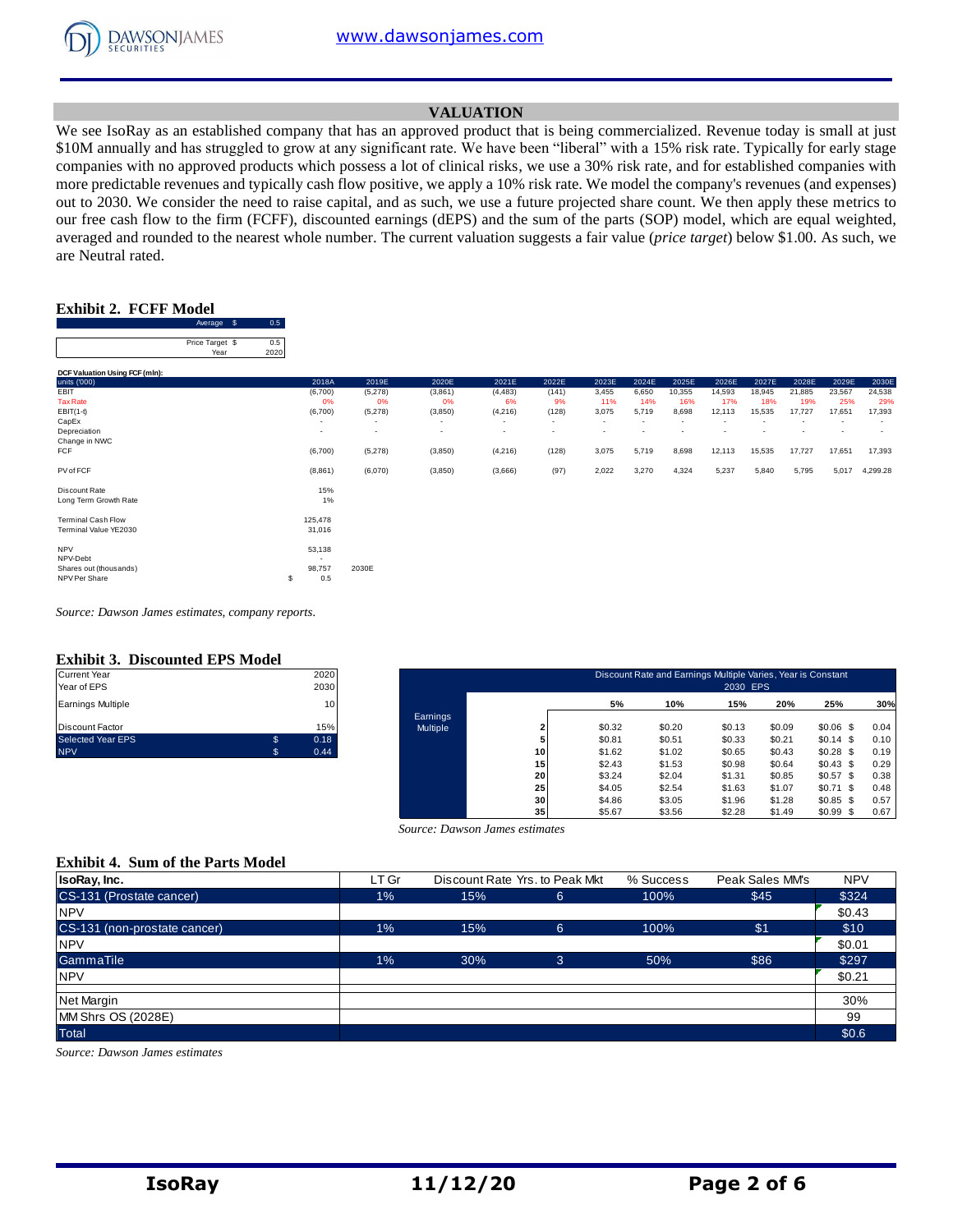

#### **Risk Analysis:**

**Investment Risk**: IsoRay is a small capital company, which can translate into high volatility and risk for investors. The company's revenues depend on one product with multiple applications. Prostate cancer treatment accounted for greater than three-fourths of product sales, and the prostate cancer market has been declining.

**Market Share Risk.** IsoRay faces well-entrenched competition within the brachytherapy marketplace as well as outside the marketplace from well-capitalized large pharma and biotechnology companies.

**Regulatory Risk**: Barium is the main raw material used to make Cesium-131. IsoRay relies heavily on the production of Barium. The main supplier of Cesium-131 is in Russia, so the majority of the production of Cesium is dependent on U.S. - Russian relations. The manufacturing facilities all need to pass certain standards of operation in order to be functionally running.

**Commercial Risk**: End consumers may believe that there is a lack of product doses for Cesium 131, and radiation therapy represents a complication for some providers.

**Financial Risk**: IsoRay is likely to have additional capital raises before the company can be self-sustaining.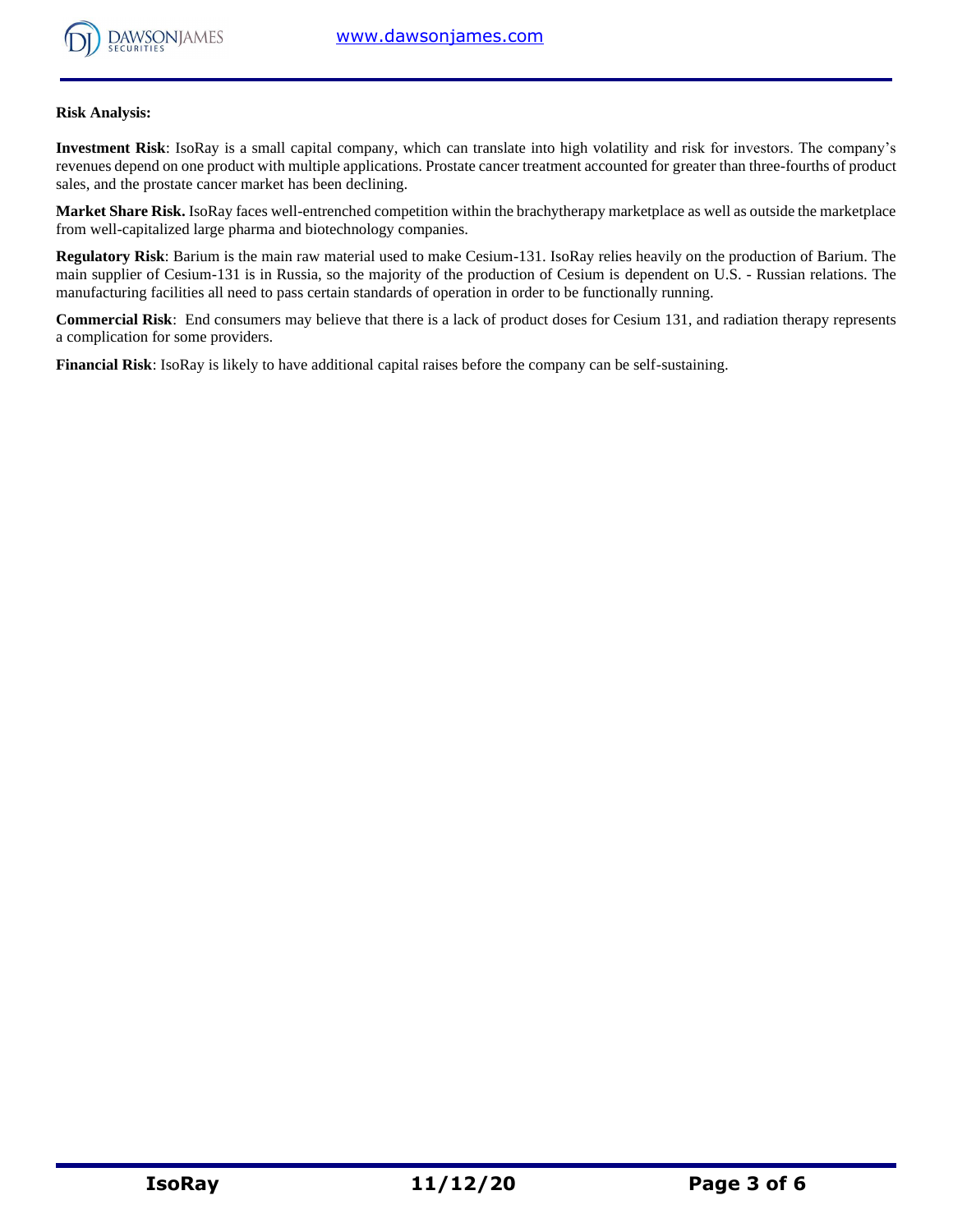

# **Exhibit 5. Income Statement**

| IsoRay™ Medical, Inc.: Income Statement (\$000)      | 6.2017   | 6.2018  | 6.2019  | <b>July-Sept</b> | Oct-Dec      | Jan-Mar  | Apr-Jun  | 6.2020                   | July-Sept | Oct-Dec  | <b>Jan-Mar</b> | Apr-Jun  | 6.2021   | 6.2022 | 6.2023 | 6.2024   | 6.2025 | 6.2026 | 6.2027 | 6.2028 | 6.2029 | 6.2030 |
|------------------------------------------------------|----------|---------|---------|------------------|--------------|----------|----------|--------------------------|-----------|----------|----------------|----------|----------|--------|--------|----------|--------|--------|--------|--------|--------|--------|
| IsoRay™ Medical, Inc.: YE Jun 30                     | 2017A    | 2018A   | 2019A   | 1Q20A            | 2Q20A        | 3Q20A    | 4Q20A    | 2020A                    | 1Q21A     | 2Q21E    | 3Q21E          | 4Q21E    | 2021E    | 2022E  | 2023E  | 2024E    | 2025E  | 2026E  | 2027E  | 2028E  | 2029E  | 2030E  |
| Cs-131 Prostate Cancer                               | 4.761    | 5.369   | 5.252   | 1.547            | 1.500        | 2,080    | 1.800    | 6,927                    | 1.930     | 2.000    | 2.000          | 2.000    | 7.930    | 11.858 | 16,934 | 21,385   | 26,427 | 32,090 | 38.405 | 42.567 | 43.805 | 45,405 |
| Cs-131 Seeds (non-prostate - non-brain)              |          | 506     | 1,162   | 482              | 421          | 500      | 300      | 1,703                    | 300       | 300      | 300            | 300      | 1,200    | 1,224  | 1,248  | 1,273    | 1,299  | 1,325  | 1,351  | 1,378  | 1,406  | 1,434  |
| Gamma Tile                                           |          |         | 224     | 286              | 285          | 300      | 179      | 1,050                    | 154       | 150      | 150            | 150      | 604      | 2,968  | 3,633  | 4,323    | 5,040  | 5,783  | 6,554  | 7,354  | 8.456  | 8,625  |
| <b>Total Product Sales</b>                           | 4.761    | 5.923   | 7.314   | 2.315            | 2.206        | 2.880    | 2.279    | 9.680                    | 2.384     | 2,450    | 2.450          | 2.450    | 9.734    | 16.051 | 21.815 | 26.982   | 32.766 | 39.198 | 46.311 | 51,300 | 53,666 | 55,464 |
| <b>Expenses</b>                                      |          |         |         |                  |              |          |          |                          |           |          |                |          |          |        |        |          |        |        |        |        |        |        |
| Cost of product sales (prostate)                     | 3.923    | 3.790   | 3,808   | 1,000            | 1,000        | 1,600    | 1,133    | 4,733                    | 1,100     | 1.396    | 1,396          | 1,396    | 5,289    | 6,260  | 8,072  | 9,713    | 11,468 | 13,327 | 15.746 | 17,442 | 17,710 | 18,303 |
| COGS % of revenue                                    | 82%      | 68%     | 64%     | 43%              | 43%          | 56%      | 569      | 49%                      | 57%       | 57%      | 57%            | 57%      | 54%      | 399    | 379    | 36%      | 35%    | 34%    | 34%    | 349    | 33%    | 33%    |
| Cost of product sales (non-prostate)                 |          | 291     | 459     | 79               | 95           | 62       | 75       | 311                      | 38        | 90       | 90             | 9(       | 361      | 838    | 976    | 1,119    | 1,268  | 1,422  | 1,581  | 1,746  | 1,972  | 2,012  |
| COGS % of revenue                                    | 209      | 5%      | 28%     | 20%              | 20%          | 12%      | 20%      | 20%                      | 25%       | 20%      | 20%            | 20%      | 20%      | 20%    | 20%    | 20%      | 20%    | 20%    | 20%    | 20%    | 20%    | 20%    |
| Sales and marketing expenses                         | 2,310    | 2,660   | 2,679   | 815              | 666          | 805      | 690      | 2,976                    | 581       | 759      | 759            | 759      | 3,036    | 3,096  | 3,158  | 3,221    | 3,286  | 3,351  | 3,418  | 3.487  | 3,557  | 3,628  |
| S&M% of revenue                                      |          |         |         |                  |              |          |          |                          |           |          |                |          |          |        |        |          |        |        |        |        |        |        |
| General and administrative expenses                  | 3.918    | 4.165   | 4.172   | 1,097            | 1,071        | 1,155    | 1,248    | 4,571                    | 1,067     | 1,166    | 1,166          | 1.166    | 4,662    | 4,756  | 4,851  | 4,948    | 5,047  | 5.148  | 5,251  | 5,356  | 5.463  | 5,572  |
| G&A% of revenue                                      |          |         |         |                  |              |          |          |                          |           |          |                |          |          |        |        |          |        |        |        |        |        |        |
| Research and development                             | 965      | 1.746   | 1,474   | 233              | 277          | 294      | 322      | 1,126                    | 312       | 296      | 296            | 296      | 1.182    | 1,241  | 1,303  | 1,330    | 1,343  | 1.356  | 1.370  | 1,384  | 1,397  | 1,411  |
| R&D % of revenue                                     |          |         |         |                  |              |          |          |                          |           |          |                |          |          |        |        |          |        |        |        |        |        |        |
|                                                      | (48)     |         |         |                  |              |          | (73)     | (73)                     |           |          |                |          |          |        |        |          |        |        |        |        |        |        |
| <b>Stk Optn's</b>                                    |          |         |         |                  |              |          |          |                          |           |          |                |          |          |        |        |          |        |        |        |        |        |        |
| Non-GAAP, Adi                                        |          |         |         | (73)             |              |          |          |                          |           |          |                |          |          |        |        |          |        |        |        |        |        |        |
| <b>Total Expenses</b>                                | 11.068   | 12.652  | 12.592  | 3.151            | 3.109        | 3.916    | 3.395    | 13,571                   | 3.098     | 3.706    | 3.706          | 3.706    | 14.217   | 16.191 | 18.360 | 20.331   | 22.411 | 24.604 | 27.366 | 29,414 | 30,099 | 30,926 |
| Operating income (Loss)                              | (6, 307) | (6.729) | (5,278) | (836)            | (903)        | (1,036)  | (1, 116) | (3,891)                  | (714)     | (1,256)  | (1,256)        | (1,256)  | (4, 483) | (141)  | 3.455  | 6.650    | 10.355 | 14.593 | 18.945 | 21.885 | 23,567 | 24,538 |
| Interest income                                      | 117      | 29      |         | 20               | $\mathbf{f}$ |          |          | 30                       |           |          |                |          |          |        |        |          |        |        |        |        |        |        |
| Change in fair value of warrant derivative liability | 27       |         |         |                  |              |          |          |                          |           |          |                |          |          |        |        |          |        |        |        |        |        |        |
| Financing and interest expense                       |          |         |         |                  |              |          |          |                          |           |          |                |          |          |        |        |          |        |        |        |        |        |        |
| <b>Total other income</b>                            | 144      | 29      |         | 20               | -6           | -3       |          | 30                       |           |          |                |          |          |        |        |          |        |        |        |        |        |        |
| <b>Pretax Income</b>                                 | (6.163)  | (6.700) | (5.278) | (816)            | (897)        | (1, 033) | (1, 115) | (3.861)                  | (713)     | (1.256)  | (1.256)        | (1.256)  | (4.483)  | (141)  | 3.455  | 6.650    | 10.355 | 14.593 | 18.945 | 21.885 | 23.567 | 24,538 |
| Income Tax Benefit (Provision)                       |          |         |         |                  | (2)          | (3)      | (6)      | (11)                     | (3)       | (88)     | (88)           | (88)     | (267)    | (13)   | 380    | 931      | 1.657  | 2.481  | 3.410  | 4,158  | 5,916  | 7,145  |
| <b>Tax Rate</b>                                      |          |         |         |                  | 4%           |          |          |                          | 7%        | 7%       | 7%             |          |          |        |        | $14^{s}$ | 16     | 179    |        |        | 25%    | 29%    |
| <b>GAAP Net Income (loss)</b>                        | (6.166)  | (6,711) | (5,278) | (816)            | (899)        | (1,036)  | (1, 109) | (3,872)                  | (716)     | (1, 168) | (1, 168)       | (1, 168) | (4,216)  | (128)  | 3.075  | 5.719    | 8.698  | 12.113 | 15.535 | 17.727 | 17.651 | 17.393 |
| Preferred stock dividends                            | (11)     | (11.00) |         |                  |              |          |          | $\overline{\phantom{a}}$ |           |          |                |          |          |        |        |          |        |        |        |        |        |        |
| <b>GAAP-EPS</b>                                      | (0.11)   | (0.12)  | (0.08)  | (0.01)           | (0.01)       | (0.02)   | (0.01)   | (0.05)                   | (0.01)    | (0.01)   | (0.01)         | (0.01)   | (0.05)   | (0.00) | 0.04   | 0.07     | 0.10   | 0.14   | 0.18   | 0.20   | 0.20   | 0.20   |
| Non GAAP EPS (dil)                                   | (0.11)   | (0.12)  | (0.08)  | (0.01)           | (0.01)       | (0.02)   | (0.01)   | (0.05)                   | (0.01)    | (0.01)   | (0.01)         | (0.01)   | (0.05)   | (0.00) | 0.03   | 0.06     | 0.09   | 0.12   | 0.16   | 0.18   | 0.18   | 0.18   |
| Wotd Ava Shrs (Bas) - '000s                          | 55,016   | 55.159  | 67.042  | 67.388           | 67.388       | 67.558   | 85.895   | 72.057                   | 68.898    | 86.066   | 86.152         | 86.238   | 81.839   | 86.454 | 86,800 | 87.148   | 87.497 | 87.848 | 88.200 | 88.553 | 88,908 | 89.264 |
| Wgtd Avg Shrs (Dil) - '000s                          | 55,016   | 55.159  | 67.042  | 67.388           | 67.388       | 67.558   | 95.029   | 74.341                   | 68,898    | 95.219   | 95.314         | 95.410   | 88.710   | 95,648 | 96.031 | 96.416   | 96.802 | 97.190 | 97.580 | 97.970 | 98,363 | 98.757 |

*Source: Dawson James estimates and Company Reports*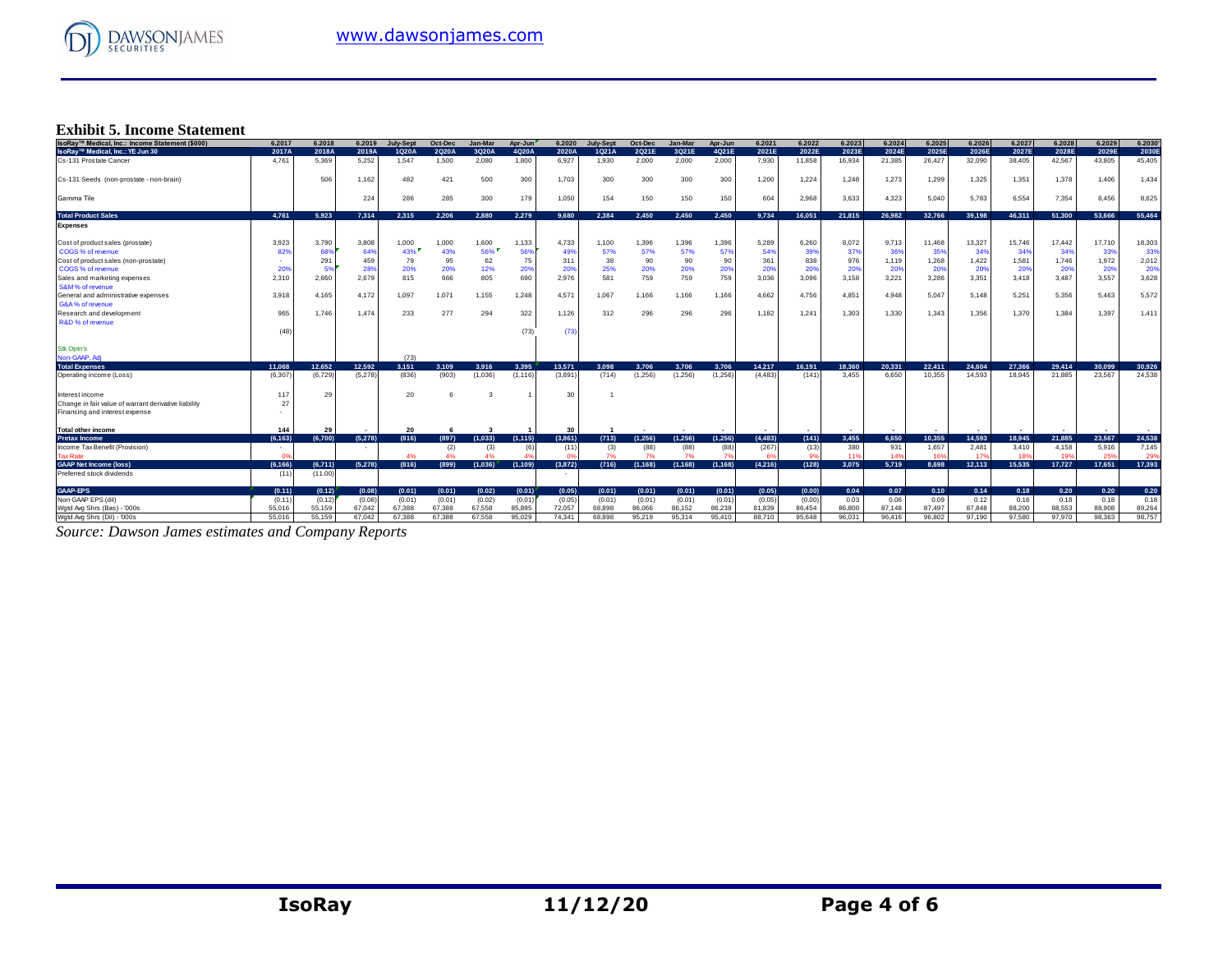

## Companies mentioned in this report

*GT Medical (private)*

#### **Important Disclosures:**

## **Price Chart:**



Price target and rating changes over the past three years: Initiated – Buy – July 1, 2019 – Price Target  $$1.00$ Update – Buy – September 26, 2019 – Price Target \$1.00 Update – Buy – November 22, 2019 – Price Target \$1.00 Update – Buy – February 5, 2020 – Price Target \$1.00 Update – Buy – May 13, 2020 – Price Target \$1.00 Update – Buy – September 22, 2020 – Price Target \$1.00 Rating Change – Neutral – October 20, 2020 – Price Target NA Update – Neutral – November 12, 2020 – Price Target NA

Dawson James Securities, Inc. (the "Firm") is a member of the Financial Industry Regulatory Authority ("FINRA") and the Securities Investor Protection Corporation ("SIPC").

The Firm does not make a market in the securities of the subject company(s). The Firm has NOT engaged in investment banking relationships with ISR in the prior twelve months, as a manager or co-manager of a public offering and has NOT received compensation resulting from those relationships. The Firm may seek compensation for investment banking services in the future from the subject company(s). The Firm has NOT received any other compensation from the subject company(s) in the last 12 months for services unrelated to managing or co-managing of a public offering.

Neither the research analyst(s) whose name appears on this report nor any member of his (their) household is an officer, director or advisory board member of these companies. The Firm and/or its directors and employees may own securities of the company(s) in this report and may increase or decrease holdings in the future. As of October 31, 2020, the Firm as a whole did not beneficially own 1% or more of any class of common equity securities of the subject company(s) of this report. The Firm, its officers, directors, analysts or employees may affect transactions in and have long or short positions in the securities (or options or warrants related to those securities) of the company(s) subject to this report. The Firm may affect transactions as principal or agent in those securities.

Analysts receive no direct compensation in connection with the Firm's investment banking business. All Firm employees, including the analyst(s) responsible for preparing this report, may be eligible to receive non-product or service specific monetary bonus compensation that is based upon various factors, including total revenues of the Firm and its affiliates as well as a portion of the proceeds from a broad pool of investment vehicles consisting of components of the compensation generated by investment banking activities, including but not limited to shares of stock and/or warrants, which may or may not include the securities referenced in this report.